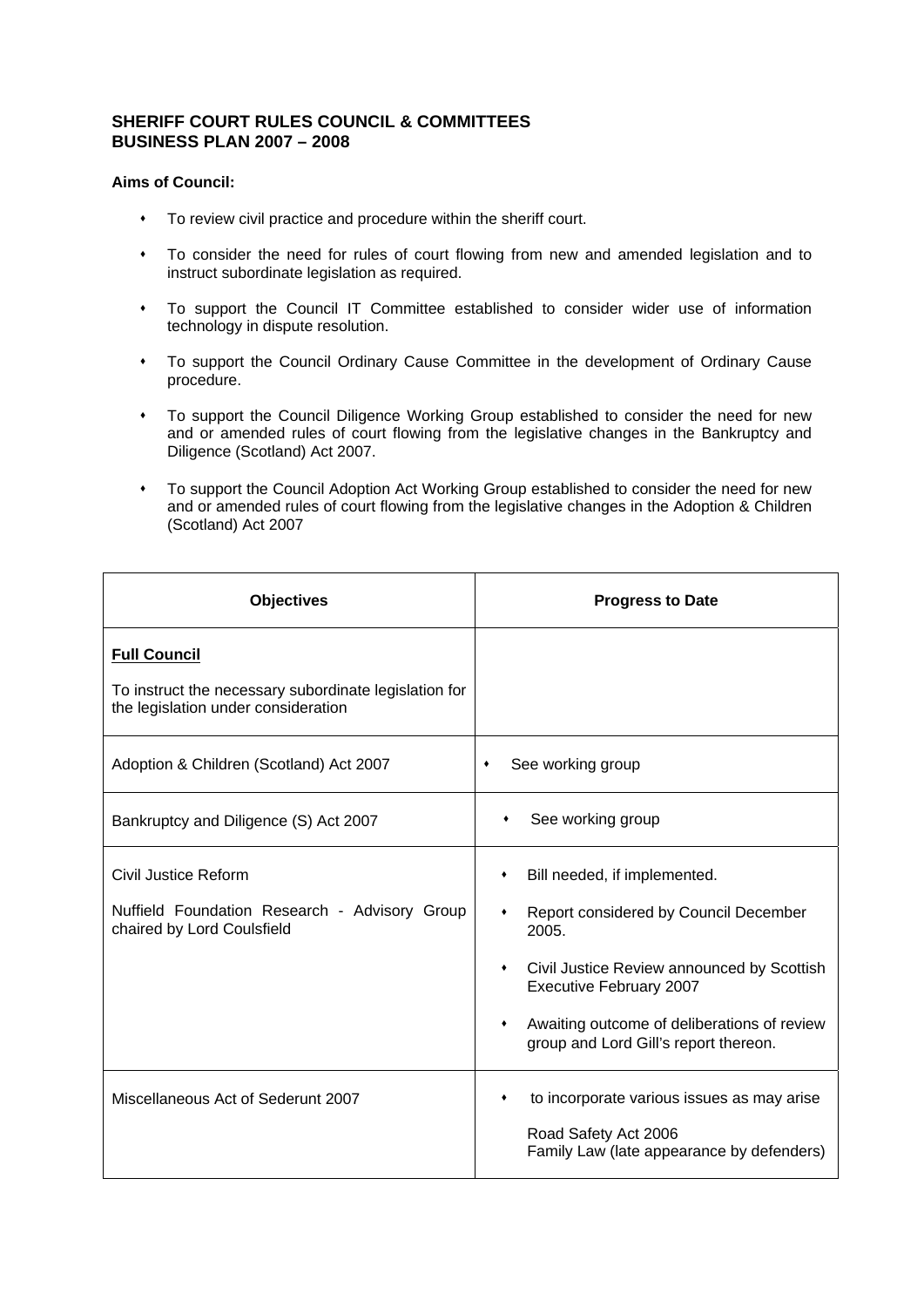| <b>Objectives</b>                                                           | <b>Progress to Date</b>                                                                                                                                                                                                                                                |
|-----------------------------------------------------------------------------|------------------------------------------------------------------------------------------------------------------------------------------------------------------------------------------------------------------------------------------------------------------------|
| Amendments to Adults with Incapacity Act                                    | Council currently considering implications<br>٠<br>for rules.                                                                                                                                                                                                          |
| Adult Support and Protection (Scotland) Bill                                | Currently<br>progressing<br>through<br>٠<br>parliamentary stage 3                                                                                                                                                                                                      |
| Vulnerable Witness Act (Scotland) Act 2004<br>Phase 4                       | Implementation in progress -<br>٠<br>Instructions to draftsperson December 2006<br>٠<br>Council considered draft rules June 2007<br>٠<br>Revised draft instructed July 2007<br>٠                                                                                       |
| Consumer Credit Act 2006                                                    | Secretariat<br>currently<br>considering<br>٠<br>implications for rules                                                                                                                                                                                                 |
|                                                                             | Remitted to Ordinary Cause Committee for<br>٠<br>detailed consideration                                                                                                                                                                                                |
| Animal Welfare Act 2006                                                     | S.I. prepared, Awaiting commencement<br>Commenced 26 March 2007                                                                                                                                                                                                        |
| Proceedings for Determination of Devolution Issues<br><b>Rules</b>          | Instructions with draftsperson December<br>٠<br>2006<br>Act of Sederunt (Proceedings for<br>٠<br>Determination of Devolution Issues Rules)<br>Amendment 2007 made 25 July 2007<br>commences 15 August 2007                                                             |
| European Order for Payment and European small<br>claims proposals           | Secretariat<br>currently<br>considering<br>implications for rules.                                                                                                                                                                                                     |
| European Directive on Enforcement of Intellectual<br><b>Property Rights</b> | Draft Act awaited to be considered in detail<br>٠<br>by Sheriffs Peebles and Holligan                                                                                                                                                                                  |
| EU Regulations on Insolvency                                                | Academics<br>Report<br>from<br>received<br>September 2006.<br>Council will further consider findings and<br>٠<br>draft rules at March meeting<br>Further advice from draftsperson sought-<br>٠<br>continued consideration at June meeting<br>Further scrutiny required |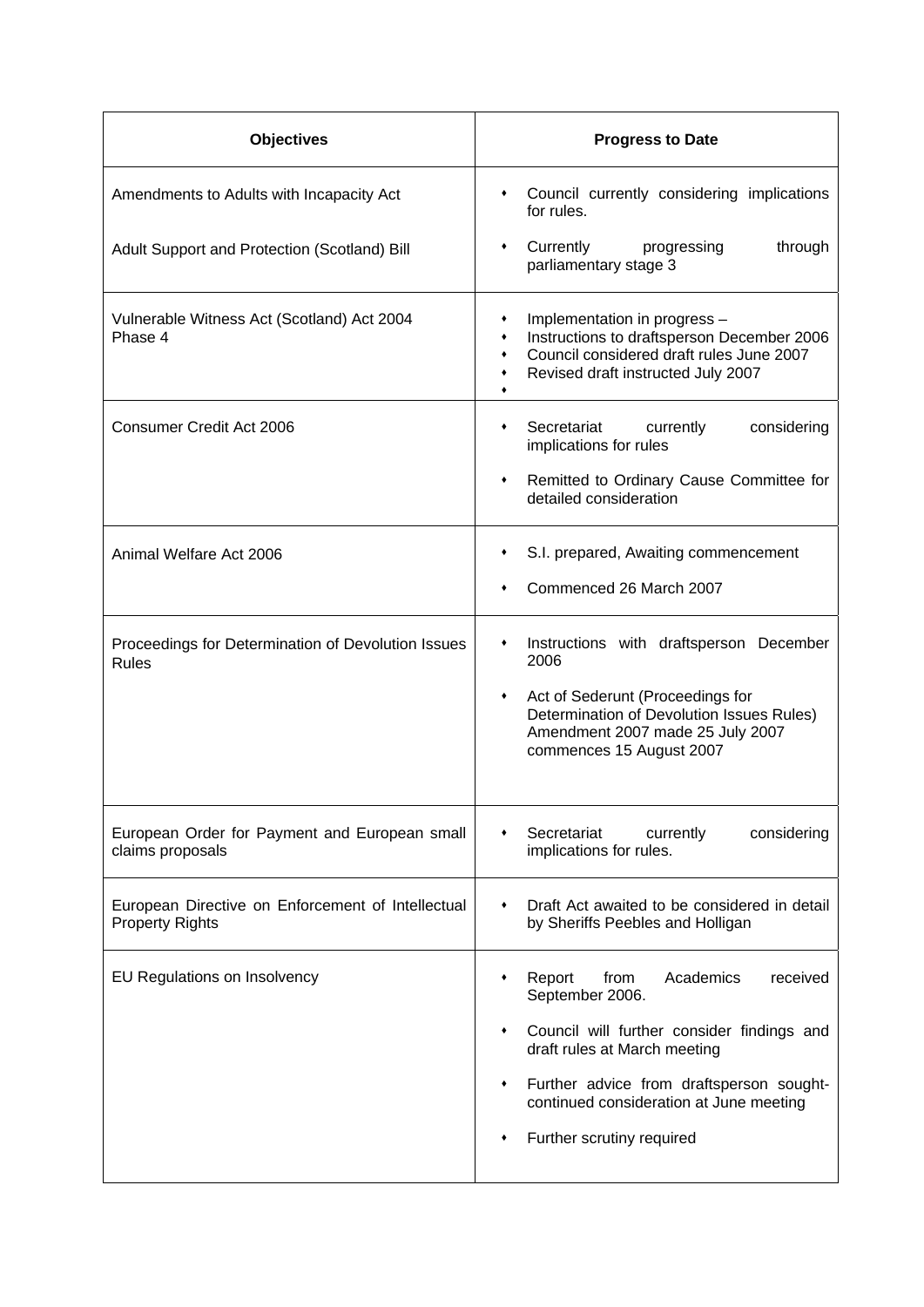| <b>Objectives</b>                                                                                                                                                                                                                                                                                                                                                                                                                                                                                                                                                                                    | <b>Progress to Date</b>                                                                                                                                                                                                                                                                                                                                                                                                                                                                                                                                                                                                                                                                 |
|------------------------------------------------------------------------------------------------------------------------------------------------------------------------------------------------------------------------------------------------------------------------------------------------------------------------------------------------------------------------------------------------------------------------------------------------------------------------------------------------------------------------------------------------------------------------------------------------------|-----------------------------------------------------------------------------------------------------------------------------------------------------------------------------------------------------------------------------------------------------------------------------------------------------------------------------------------------------------------------------------------------------------------------------------------------------------------------------------------------------------------------------------------------------------------------------------------------------------------------------------------------------------------------------------------|
| <b>IT Committee</b><br>To progress the Council's aim to extend the<br>use of IT in Civil Courts in the conjoined<br>Court of Session and SCRC IT Committee<br>To report this Committee's findings and<br>٠<br>recommendations and progress made to the<br>Sheriff Court Rules Council quarterly<br><b>Ordinary Cause Committee</b><br>To consider draft rules for personal injury<br>actions in the sheriff court<br>To consider draft rules for ADR in the sheriff<br>court<br>To consider draft rules following from<br>٠<br>Consumer Credit Act 2006 -remitted to full<br>council meeting June 07 | Instructions to draftsperson re electronic<br>submission of documents and electronics<br>signatures December 2006<br>Meeting 14 March 2007<br>٠<br>Await report on SCS Business case<br>٠<br>Meeting 6 June 2007 - postponed<br>٠<br>Scottish<br>Court<br>Service<br>working<br>on<br>developing the specification and selecting a<br>contractor for electronic transmission of civil<br>documents in close consultation with the<br><b>Joint Committee</b><br>Next meeting to be arranged<br>Meeting 13 April 2007<br>Draft rules for personal injury actions<br>٠<br>recommended to council<br>Draft rules for ADR recommended to<br>٠<br>council<br>Next meeting to be arranged<br>٠ |
| <b>Bankruptcy &amp; Diligence Working Group</b><br>In relation to rules of court, to consider the<br>implications flowing<br>from the proposed<br>legislative<br>changes<br>contained<br>in<br>the<br>Bankruptcy & Diligence (Scotland) Act 2007<br>Report back to the Council with proposed<br>amendments to existing rules of court and<br>where needed, new rules of court.                                                                                                                                                                                                                       | Secretariat<br>currently<br>considering<br>the<br>implications for new or amendments to<br>rules.<br>Group Meetings 24 January 2007<br>28 February 2007<br>Secretariat met with policy holders and<br>legal advisors on behalf of the working<br>group 20 June 2007<br>Lord President's Diligence Advisory Group<br>meeting 14 May 2007<br>Meeting 3 July 2007.                                                                                                                                                                                                                                                                                                                         |